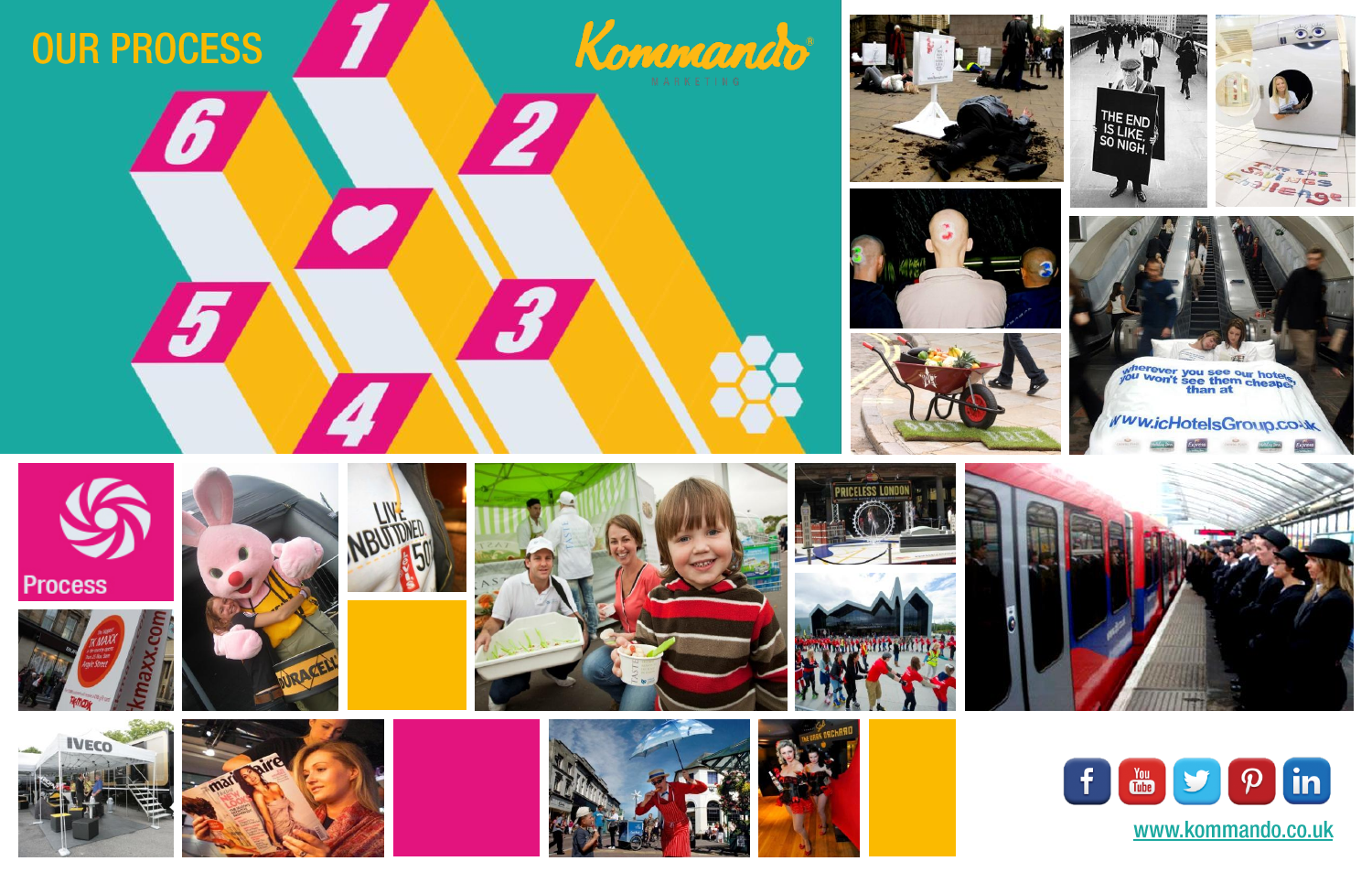

At the heart of everything we do lies true engagement with consumers. We are pioneers in the growing field of experiential marketing.

Award winning Kommando was founded in the late 90's & has operated in 21 countries. We devised the first Pan European Bluetooth campaign for Levis, launched a new fragrance for renowned global fashion house Chanel across 5 countries and captured global press at the **Brits on behalf of the Kooks.** 

We've turbocharged our brand experiences by investing heavily in patented technology, enhancing the depth and reach of brand engagement, particularly through digital and social marketing channels

You're in safe hands thanks to our enrolment in ISO 9001 and undertaking accreditation for British Standard 8901.

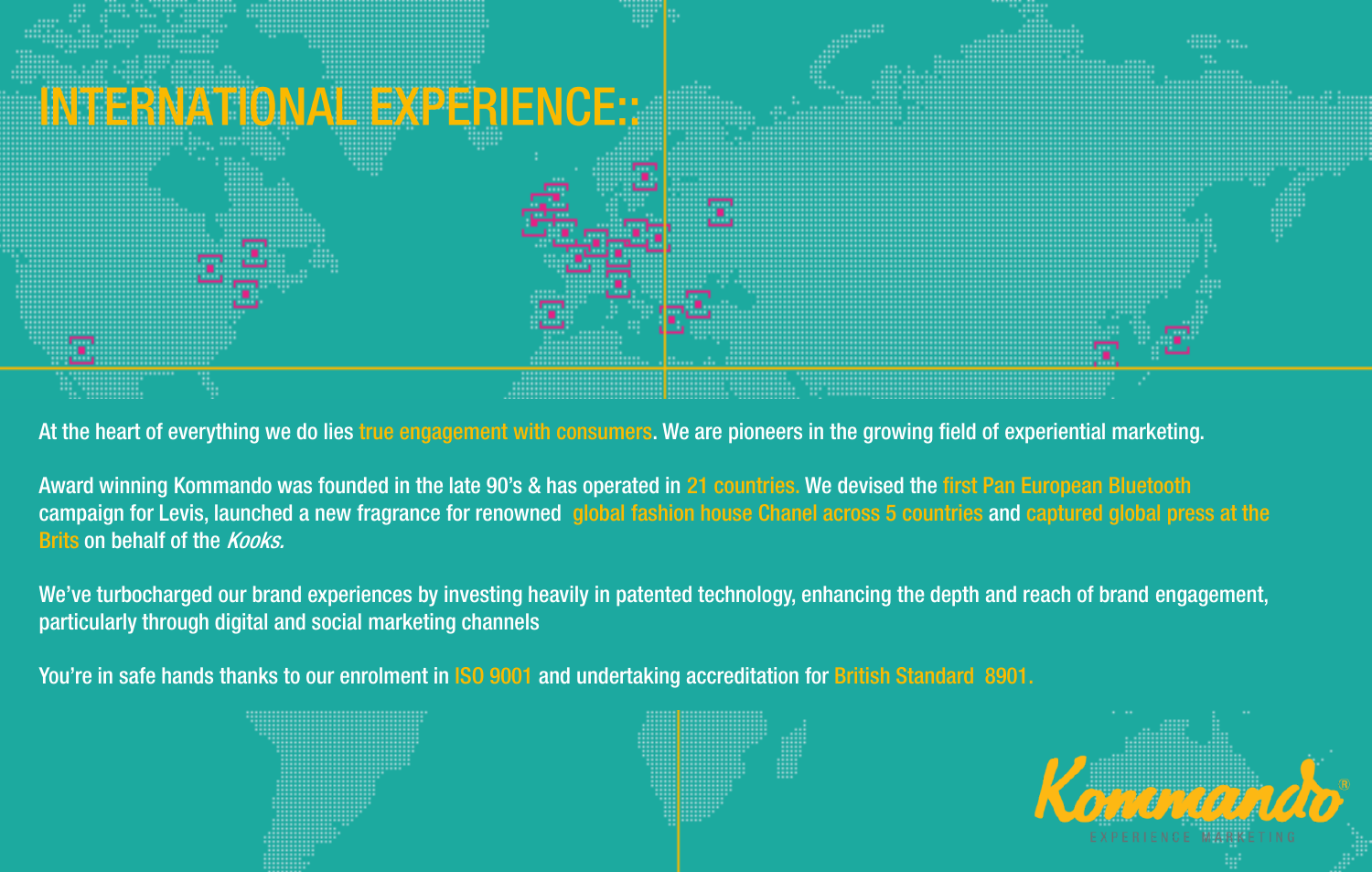## **SOME OF OUR CLIENTS::**





Working directly with agencies & leading brands, we've been creating and delivering unique brand experiences for over 15 years.

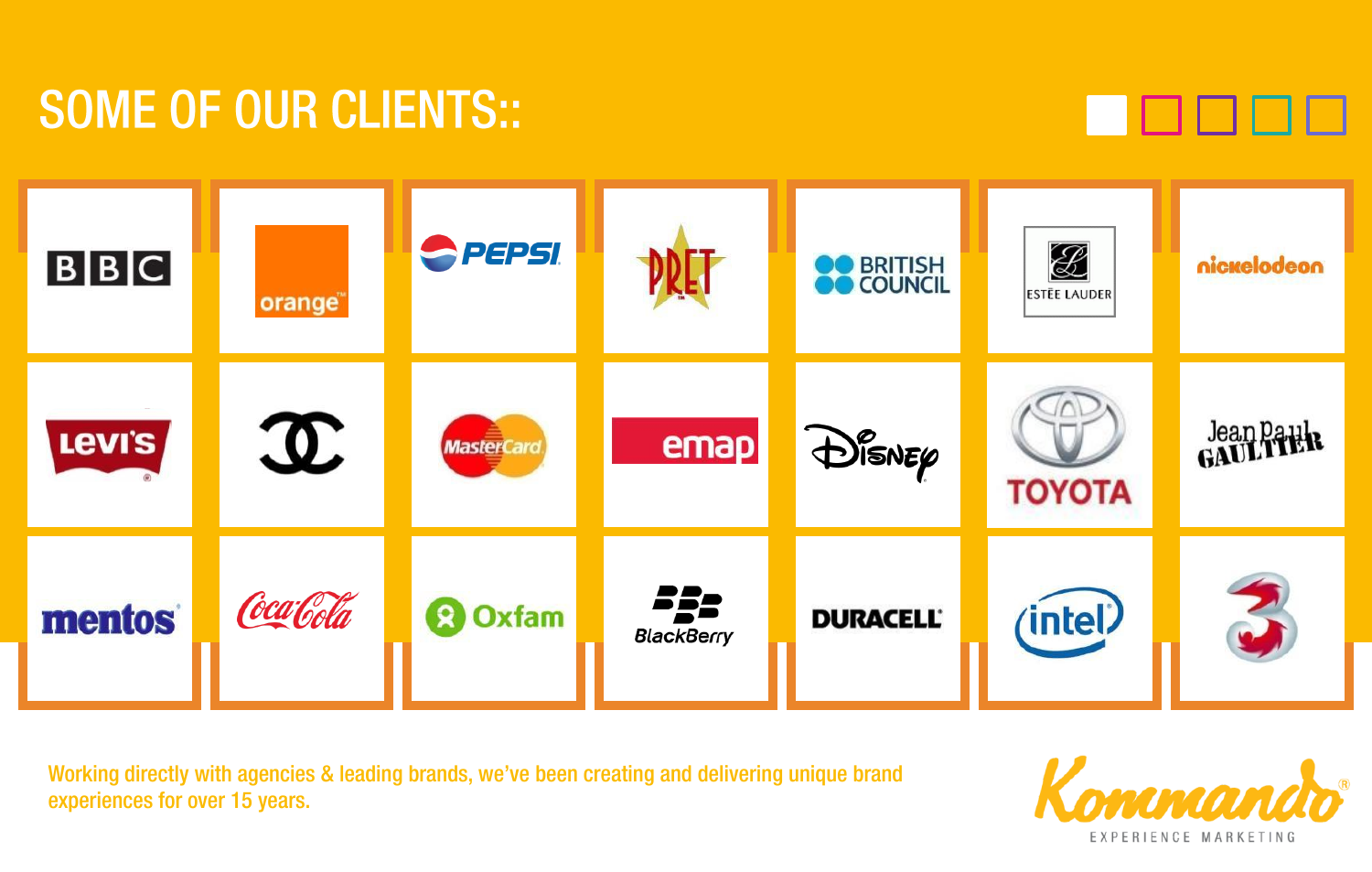# **OUR PROCESS::**

We are experts in delivering experiential, ambient, guerrilla and field marketing campaigns with operational precision. Kommando build and measure effective relationships between brands and the 'always on' consumer.

Process is everything. It drives our campaigns and that's why our reputation for military precision has become legendary. At Kommando we differentiate ourselves from other field marketing agencies through our operational rigor.

After the initial appointment stage (which establishes critical information) we will apply a 6-stage process to all activity…

| <b>Stage 1</b>                                                    | <b>Stage 2</b>                                | Stage 3                                         | Stage 4            | Stage 5                    | Stage 6                                        |
|-------------------------------------------------------------------|-----------------------------------------------|-------------------------------------------------|--------------------|----------------------------|------------------------------------------------|
| Immersion in the<br>subject and alignment<br>of stakeholder needs | Insight gathering and<br>strategy formulation | Development of<br>outline campaign<br>proposals | Campaign<br>design | <b>Live</b><br>campaigning | <b>Campaign evaluation</b><br>and final report |
|                                                                   |                                               |                                                 |                    |                            |                                                |



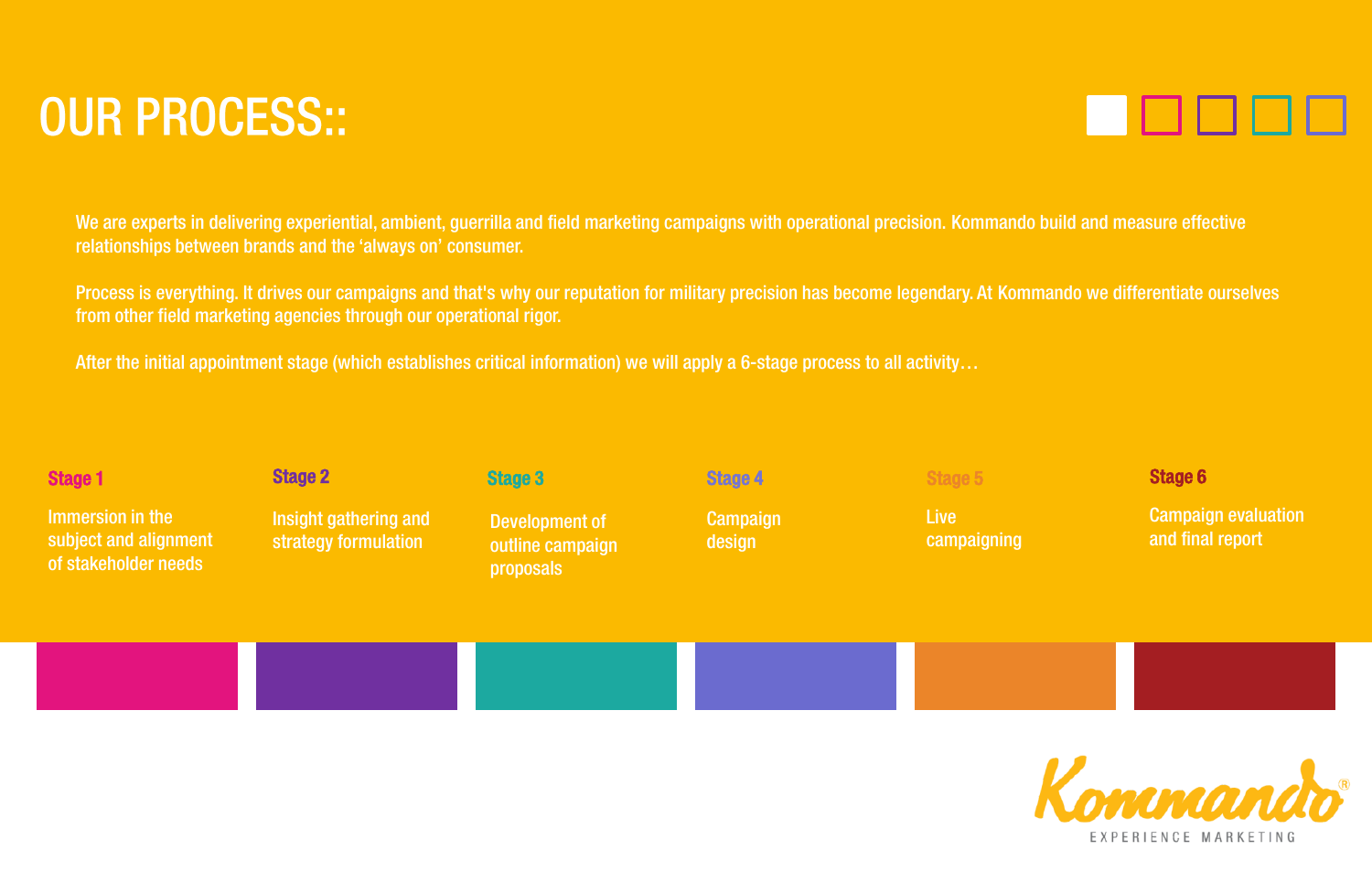

# **6 STAGE PROCESS::**

Applied to all activity

Prior to developing marketing strategy and creative, we will agree certain critical information with your team.

We'll work closely with you or your agency to understand your marketing strategy and objectives to ensure the solutions we propose are on brief and on brand.

We undertake a period of intelligence gathering in order to formulate the best possible strategic approach. We'll fire up our highly experienced creative team with insights that will bring relevant and original creative solutions to the table.

Upon agreement of the brief, we will develop 3 potential solutions/proposals for presentation, eventually narrowing down to one. Our ISO 9001 accreditation, peerless risk assessment procedures, strictly applied health & safety regulations and robust public liability insurances means you can appoint us and relax.

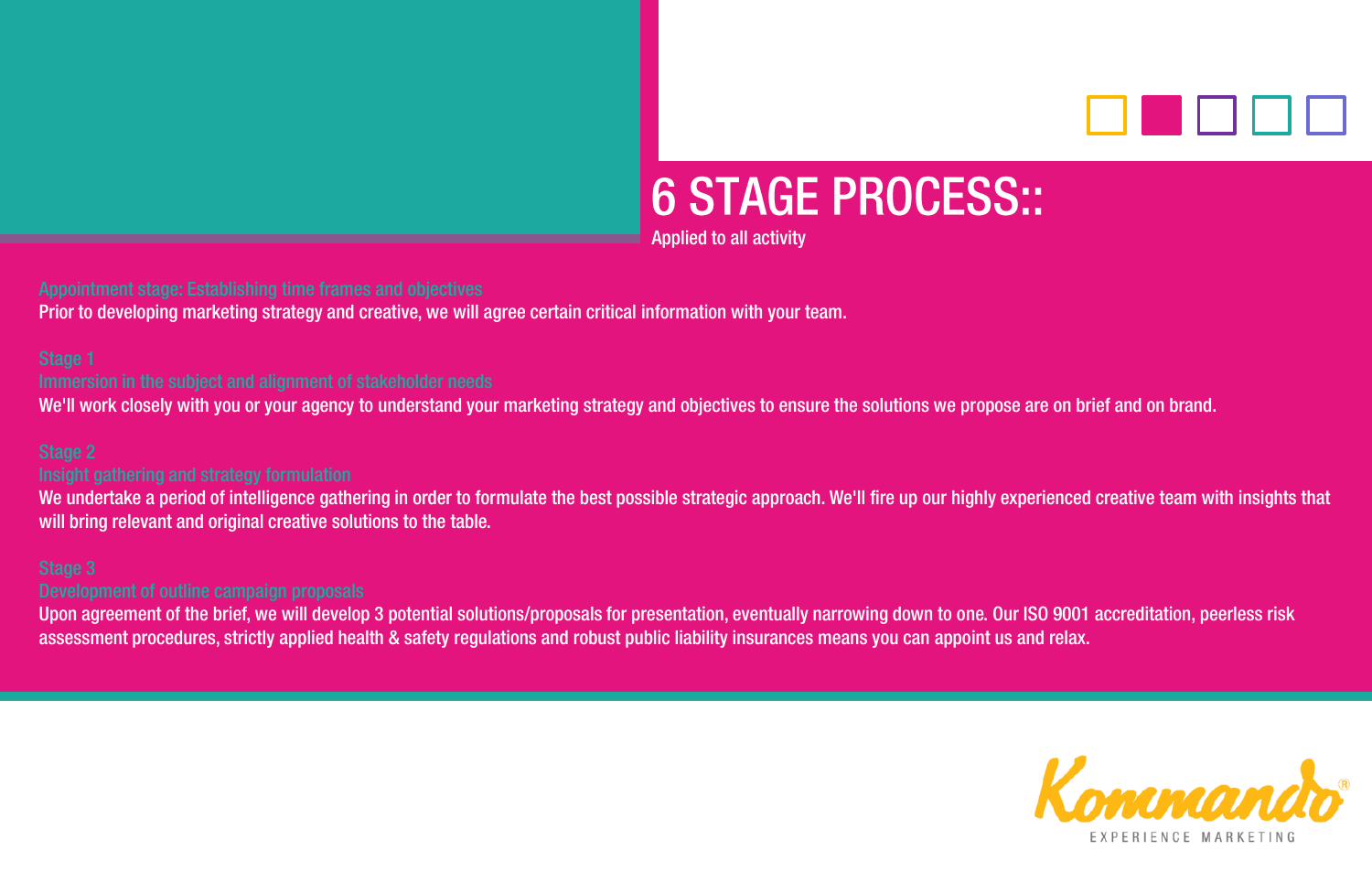

## **6 STAGE PROCESS CONTINUED::**

Applied to all activity

Linford Christie once boasted that he left the blocks on the B of the Bang of the starter's gun. That's a good philosophy. Trap well, lead from the front, make an impact, carry through to the end. That's what we aim for each and every day of each and every assignment. The chosen solution is worked up to the smallest detail from a journey plan, logistics & material requirements to risk assessments and resource requirements.

When the campaign goes live our management team monitors and polices activity on daily basis. Clients can expect a verbal daily roundup in the first week of activity, followed by a weekly status.

We evaluate every job quickly and economically, giving you access to our data capture and statistical analysis in such a way that you can take your new found prospects onto the next stage of your brand journey. At the end of every campaign we encourage a formal debrief (from us to you) on all findings.

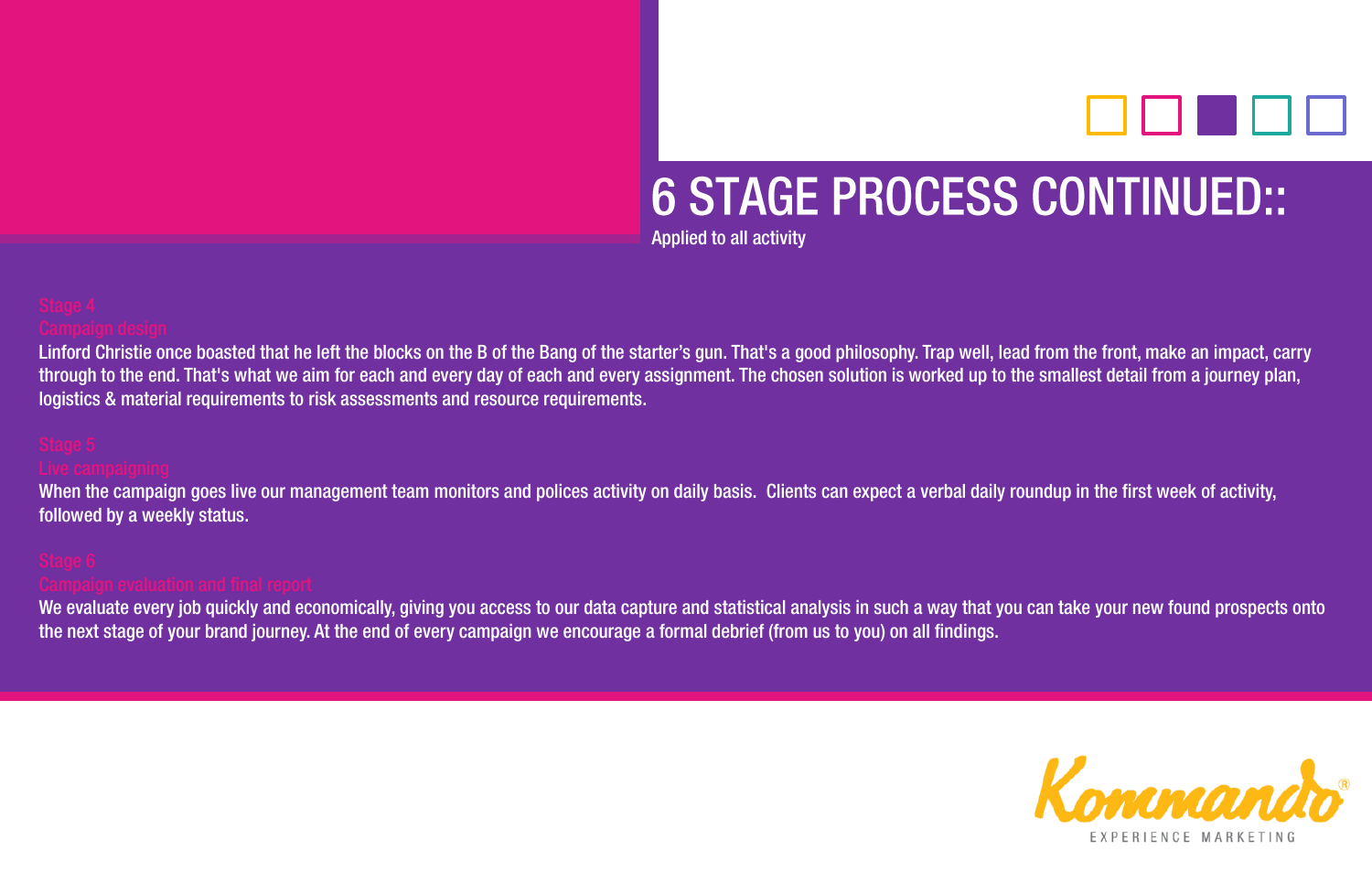## AT THE HEART OF **OUR PROCESSES**

- 1. IT'S A PEOPLE BUSINESS
- 2. KLOCKWORK STAFFING
- 3. WORKING PRACTICES
- 4. QUALITY MANAGEMENT CONTROLS



# **AT THE HEART::**

Applied to all activity

### 1. It's a people business

We invest in our people. We immerse them in our clients' brands and help them to understand the market and the differentiators which you use to promote your brand. 2. Klockwork Staffing

Our Klockwork Management system provides real-time information and booking facilities for promo staff, ensuring that the right people are assigned, on time, every time. 3. Working Practices

Kommando's success has been driven by our robust approach to the way we develop activity.

### 4. Quality Management Controls

On top of everything else, we have proven compatibility with the Public Sector and a strong track record in social marketing. We are well versed in stakeholder liaison, risk assessment and management, MI reporting, delivery of VFM. Although our work is highly creative and often radical, we are actually grown-ups with sensitive political 'antennae' and a track record of dealing with Government at a senior level. We always apply carefully refined Project Management practices, developed using industry best practice (DMA, IPA, Marketing Society, ISP). Quality Management (QM) controls are built into all critical stages of project delivery.Campaign development - how we will deliver:

Kommando will appoint a core Management team to work on ALL projects. This will ensure: Overall strategic understanding across all campaigns, regardless of size; Continuity of client-facing personnel to build relationships; Strong ownership of your business within our organisation, as well as shared responsibility; Knowledge build on specialist subjects over time, delivering further efficiencies with subsequent campaigns.

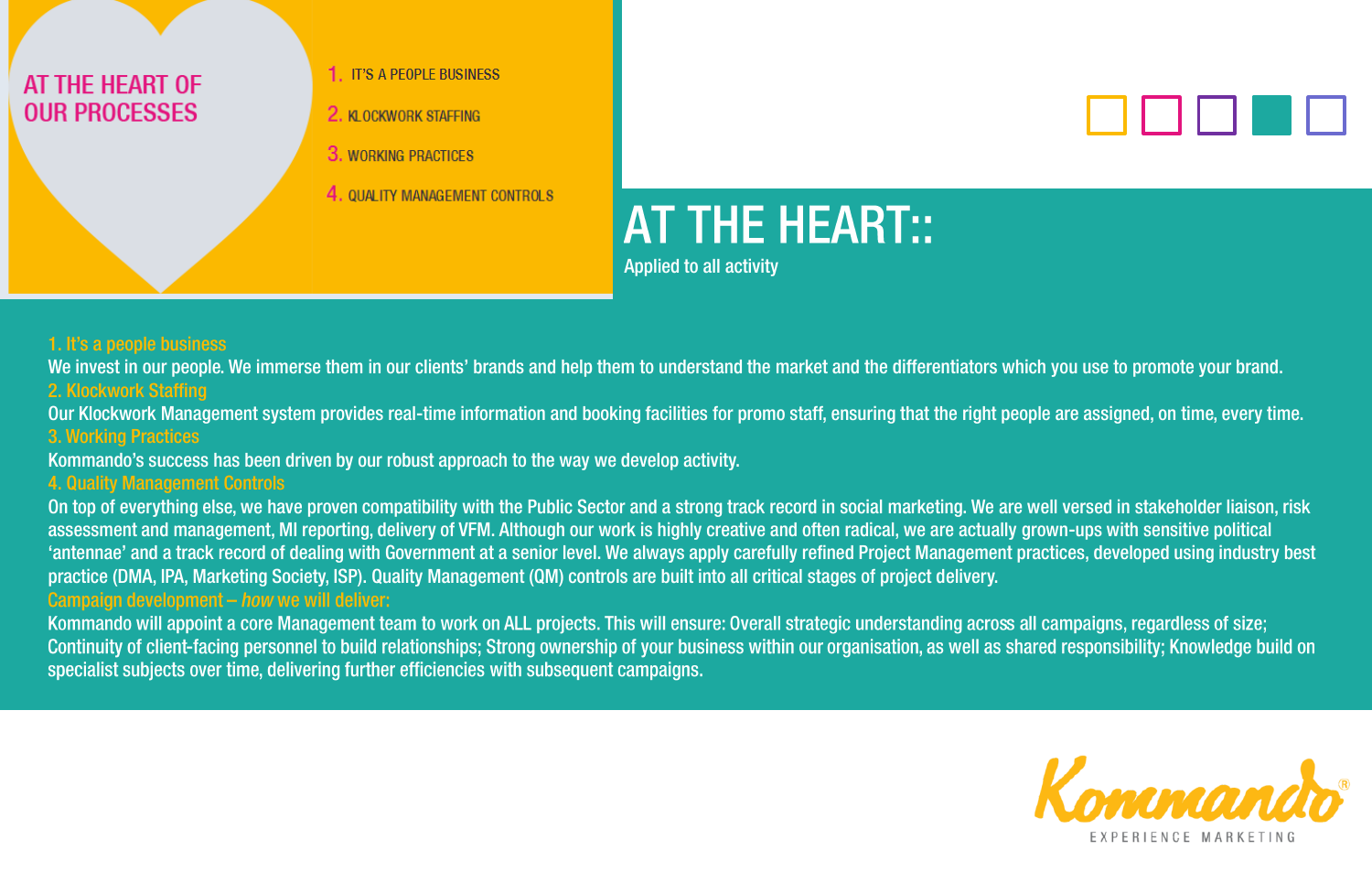



## . . . . .

## **TESTIMONIALS::**

### **Aftershock**

"We found Kommando to be an excellent agency to deal with."

### Strathclyde Police

"It was a delight to work with Kommando in this unique way to heighten awareness about the issues surrounding gang violence. Too many young lives are being lost by gang violence."

### **Iveco**

"Kommando's activity not only delivered great numbers, but raised the bar in the industry."

## Jim Beam

"We found Kommando to be an excellent team to deal with, subsequently the staff they provided delivered beyond our expectations."